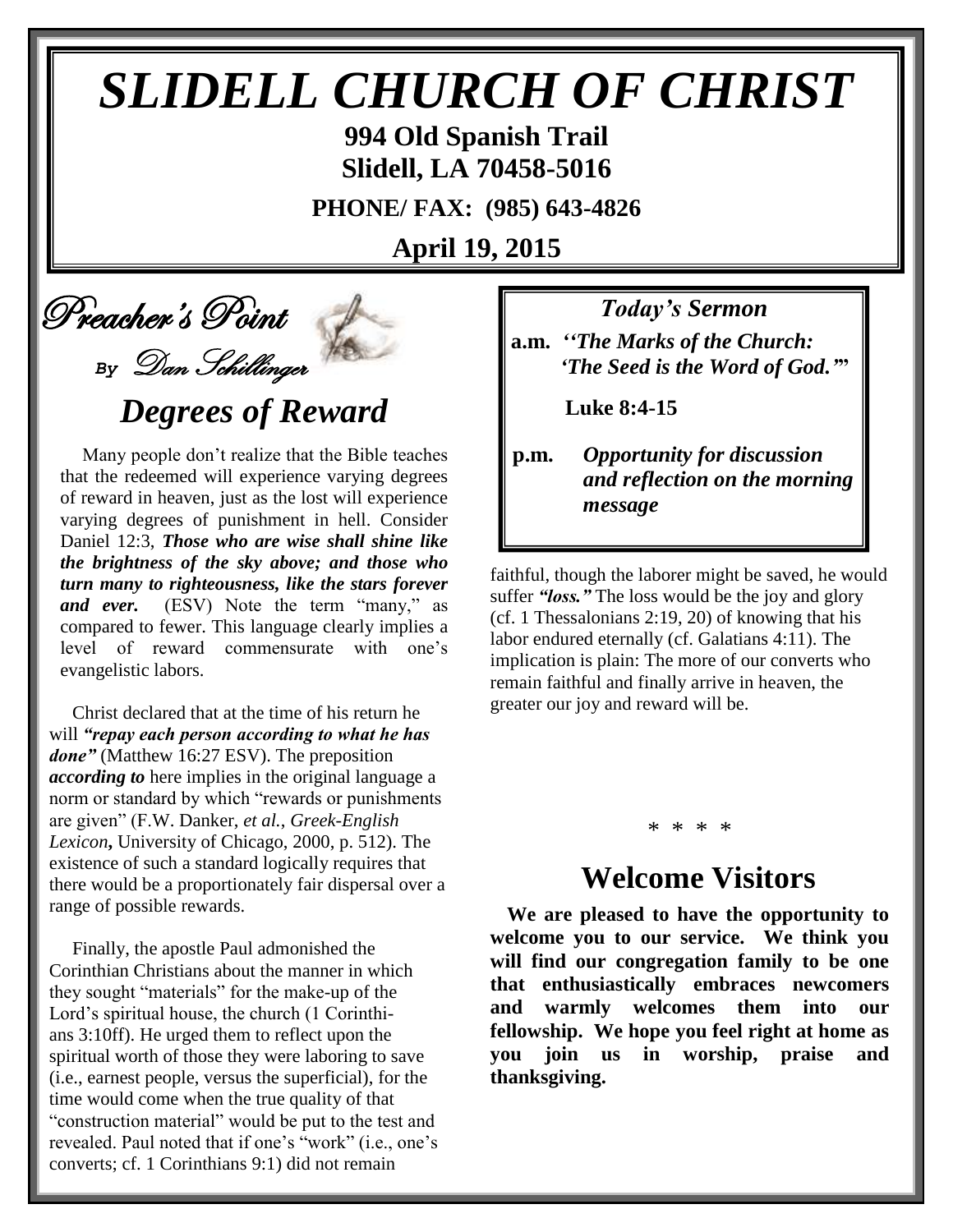

With Visits, Calls, & Cards

 **Candie Smith** (wife of a coworkers of Dorsie Jones) - diagnosed with final-stage cancer.

**Barron Jones & family** - struggling to recover from a recent personal setback.

Paul Moragne, Jr. - awaiting diagnosis from a cluster of symptoms: partial loss of motor control, migraine headaches, and fluid behind his ear.

 **Teresa Moragne -** suffering from low blood pressure and dizzy spells.

 **Kaitlyn McDonald** (Kate's daughter) - awaiting results from her recent teaching praxis.

 **Anna Jones** (Mr. Dale's daughter) - doing better managing her pain, and is due for surgery on May 12.

**Phyllis Tansil** - for lasting relief from her chronic back pain.

 **George Roig** - thanksgiving that he is experiencing relief from recent respiratory difficulties.

 **James Roig** (son of George & Fairie Roig) dealing with the decline and imminent passing of grandmother, Nemie Anna Dunn.

**Morgan Dennis** (granddaughter of George & Fairie Roig) - recovering from a broken elbow.

**Irvin Briant, Sr.** (Gregory Briant's dad) struggling to regain better health in a special-needs hospital in Covington.

**Irvin Briant, Jr.** (Gregory Briant's brother) - has become weaker and less coherent.

 **Sharon Honore** (Anita Briant's sister) - being treated for cancer at M.D. Anderson Hospital in Houston.

**Alexis Leonard** - suffering a hurt knee.

**Cheryl Leonard** (Clara's youngest daughter) has a strep infection with fluid in her ear.

**Colton Roig** - for his faith-walk with the Lord.

**Janet Despenza** - for her continued recovery following recent cervical vertebrae surgery.

**Cheryl Elkin** (member of the church in Pigeon Forge, TN and a friend of Joyce Carter's) - tests have revealed a growing spot and two new spots in her lung, despite recent chemotherapy.

**Patricia Fowler** (sister of Reneitha Dean) diagnosed with stage-four lung cancer. She is a member at the West Looxahoma church of Christ in Senatobia, MS.

**Irvin T. Johnson** (brother of Freida Hollis) - of Tuscaloosa, AL: scheduled for prostate surgery in about a week. Pray that the surgery may not ultimately be necessary, and that God will heal him.

**Harold Evans** (Sharon's husband) - for his continued recovery following recent successful surgery to remove a benign mass from his pancreas.

**Devon Nelson** (grandson of George & Fairie Roig) - preparing to enlist in the U.S. Army soon.

 **Gerald Molina** - experiencing neck pain.

 **Becky Gilbert** - secretary at the Tammany Oaks congregation, undergoing chemotherapy.

 **Sid Westbrook** - Meghan's uncle, in Snyder, Texas. He passed-out at work recently and sustained a gash to his face. Similar incidents have been an intermittent problem for him. Tests have revealed that these seem to be due to a twisted blood vessel in his brain. A MRA test will be conducted soon.

 **Steve Lapinto** and family (co-worker of Barbara Myers) - newborn son Anthony hospitalized in Children's Hospital with serious health difficulties.

 **T.J. Leonard** (Joyce Carter's grandson) - laidoff as machinist in Thibodaux, and looking for new employment.

 **Shirley Ervin** - thanksgiving that body aches and pains and lung problems have declined somewhat.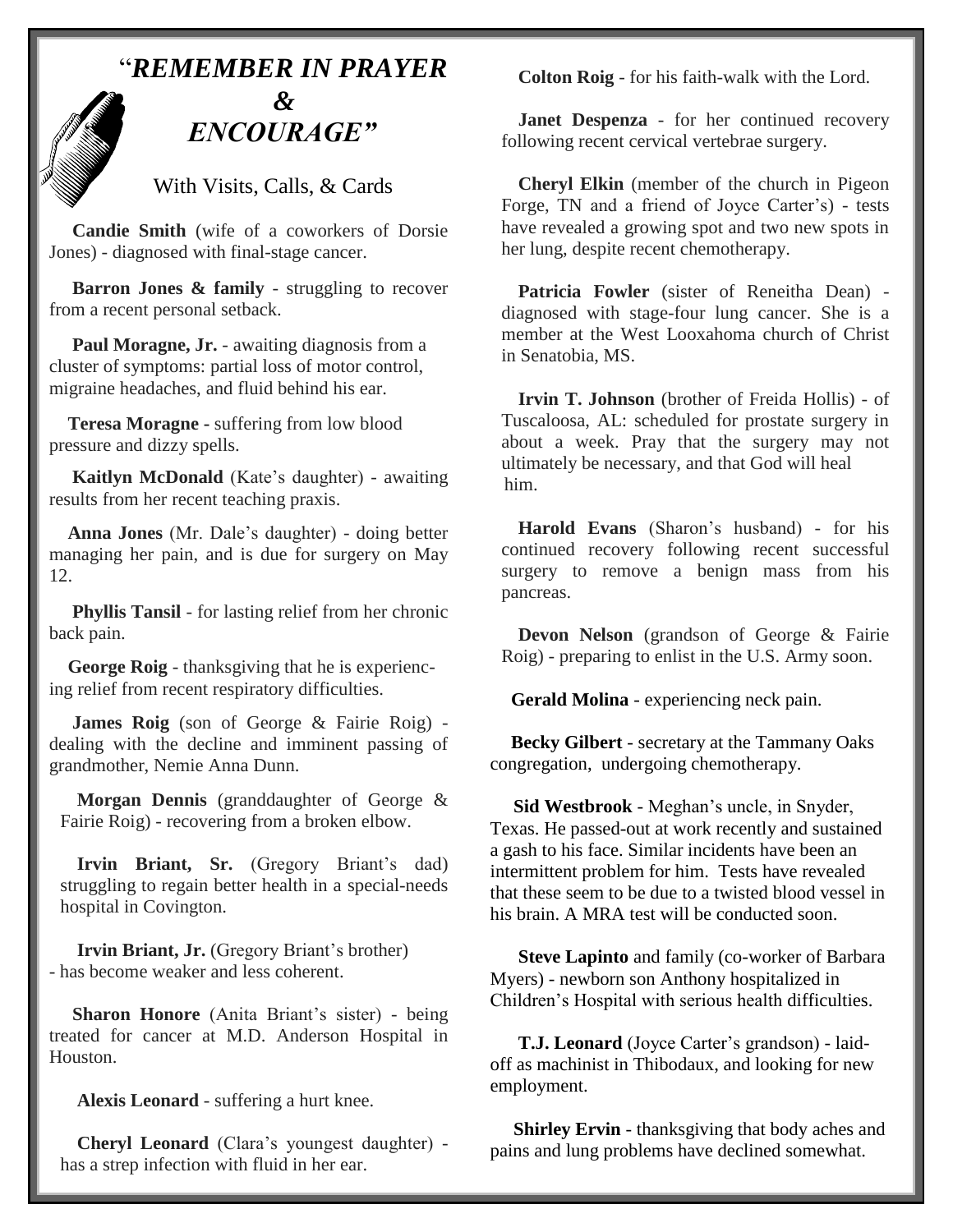**Ella Fay Baker** (mother of Schillinger's ex-sonin-law, and grandmother of all the children in their household) - in Centennial Hospital in Nashville, TN. Her health declined recently, with a blocked lobe in one lung, compelling intermittent ventilator use due to fluid build-up. At such times the ventilator renders her unable to speak, so she can only answer yes or no questions by blinking. She is also being tested for cancer.

 **Sheri Roig** (daughter of George & Fairie Roig) - awaiting test results from last Wednesday.

 **Tod & Debbie Grabert** - thanksgiving that they have sold their house here in Slidell.

 **Pearlington church of Christ** - struggling to be able to support a preacher.

 **Schillinger family** - coping with a total of twelve people now residing in their household.

**Pray for all who are travelling.**

**Pray for the Spanish Bible study.**

**Pray for our elders: Courtney Cheri, Dwight Jones and Gerald Molina.**

**Pray for President Obama and all our elected officials.**

**Pray for our men and women in our armed forces, both here and abroad!**

#### \* \* \* \*

### **Update on Church Properties Committee**

 We now have a committee of members who are tasked by our elders with advancing the sale of our existing church lots and purchasing a new lot somewhere in the Slidell area north of I-12. This new property must be sufficient for the erection of new church facilities. So far six volunteers have agreed to serve on the committee: Jesse Fowler, Dorsie Jones, Joyce LeBlanc, Paul Moragne, Paola Vargas, and Dan Schillinger. The elders would like to see up to ten members serve on this committee.

 The committee will liaison with Evonne Machen, local commercial realtor who grew up in this

congregation, to accomplish these goals. Please speak with Dan if you would like to serve on the committee.

\* \* \* \*

### *THE BASIC TOOL: A GOOD TRANSLATION (continued)*

Adapted from Fee & Stuart, *How to Read the Bible for All Its Worth* (3rd edition)

#### *The Question of Text*

 This article is intended to give some basic information about textual criticism so that you will know why translators *must* do it and so that you can make better sense of the marginal notes in your translation that say, "Other ancient authorities add . . .", "Some manuscripts do not have . . .", or, "The NU text has . . .", etc. For study deeper scholarly books are available which cover this area in detail.

 The translator's first concern is to be sure that the Hebrew or Greek text he or she is using is as close as possible to the original wording as it left the inspired author's hands (or the hands of the scribe taking it down by dictation).

 Let's look at two variants as illustrations of the work of textual criticism:

*1 Samuel 8:16*

KJV: "your goodliest young men and your asses" NIV: "the best of your cattle and donkeys"

 The text of the NIV ("your cattle") comes from the Septuagint, the usually reliable Greek translation of the Old Testament made in Egypt around 250-150 BC. The KJV follows the medieval Hebrew text, reading "young men," a rather unlikely term to be used in parallel to "donkeys." The origin of the miscopy in the Hebrew text, which the KJV followed, is easy to understand. The word for "your young men" in Hebrew was written (in our Roman alphabet trnsliteartion) bnrykm, while "your cattle" was bqrykm. The incorrect copying of a *single letter* by a scribe resulted in a change of meaning. The Septuagint was translated some time before the miscopy was made, so it preserved the original "your cattle." The accidental change to "your young men" was made later, affecting medieval Hebrew manuscripts, but too late to affect the premedieval Septuagint.